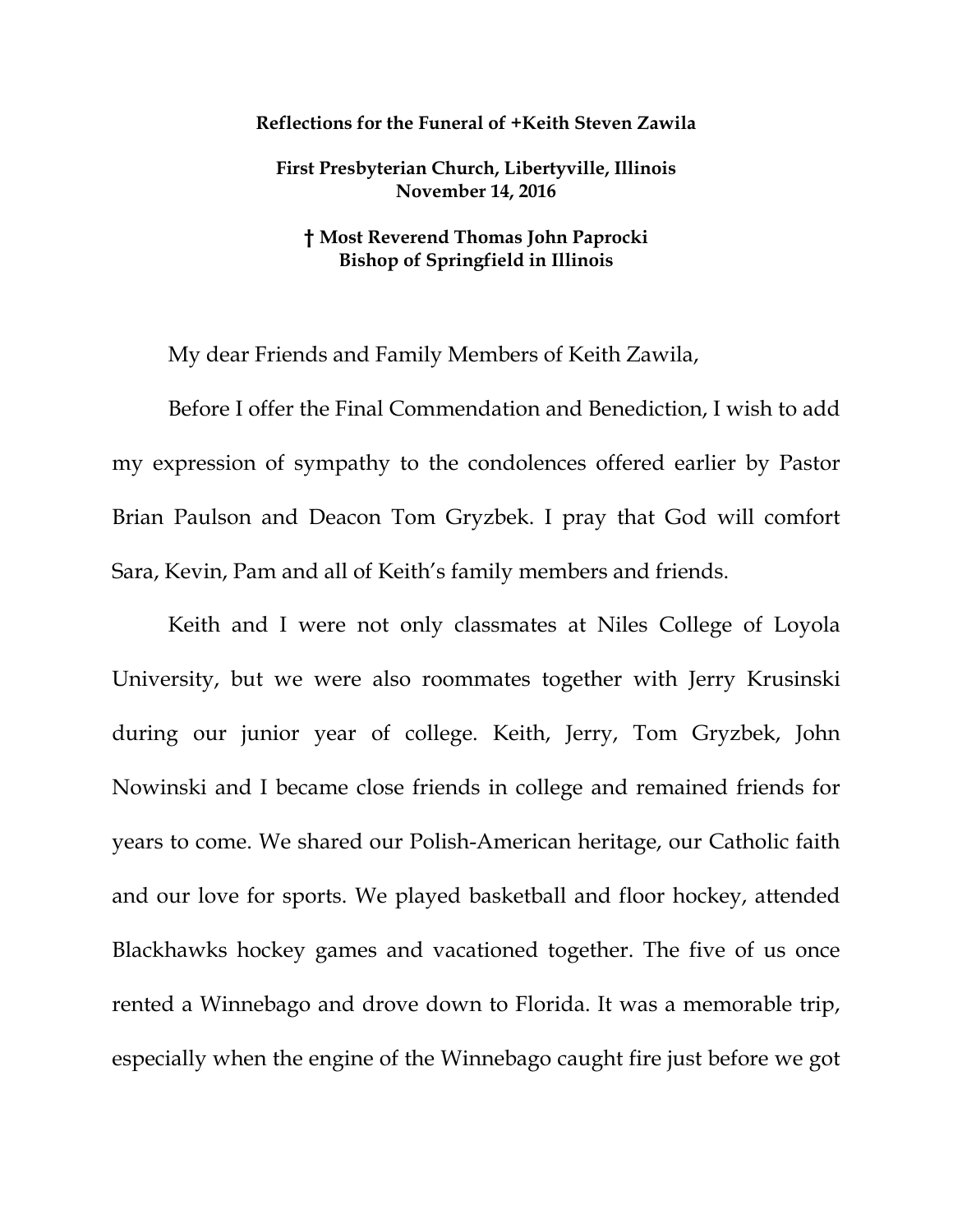back home! We attended each other's special events, including weddings, ordinations and family funerals. So it seems very unreal for us to be here now at Keith's funeral.

Keith grew up in a second-floor apartment on the North Side of Chicago, and I grew up in a second-floor apartment on the South Side of Chicago, so even though we did not root for the same Chicago baseball team, I am sincerely glad that Keith got to see his Cubs win a World Series during his lifetime!

Two qualities that are especially characteristic of people of Polish heritage are hospitality and loyalty. There is a saying in Polish that translates as, "A guest in the house is God in the house." A guest in the Zawila home was always treated with heavenly hospitality! In this regard, I wish to acknowledge and say thank you to Pastor Brian Paulson and the community of faith here at First Presbyterian Church in Libertyville for your gracious hospitality. Even in death, Keith is still working to bring people together, in fulfillment of Christ's prayer that "all may be one" (John 17:21).

Keith's loyalty as a friend can be seen not only in the participation of Deacon Tom and myself in Keith's funeral so many years after we met in

2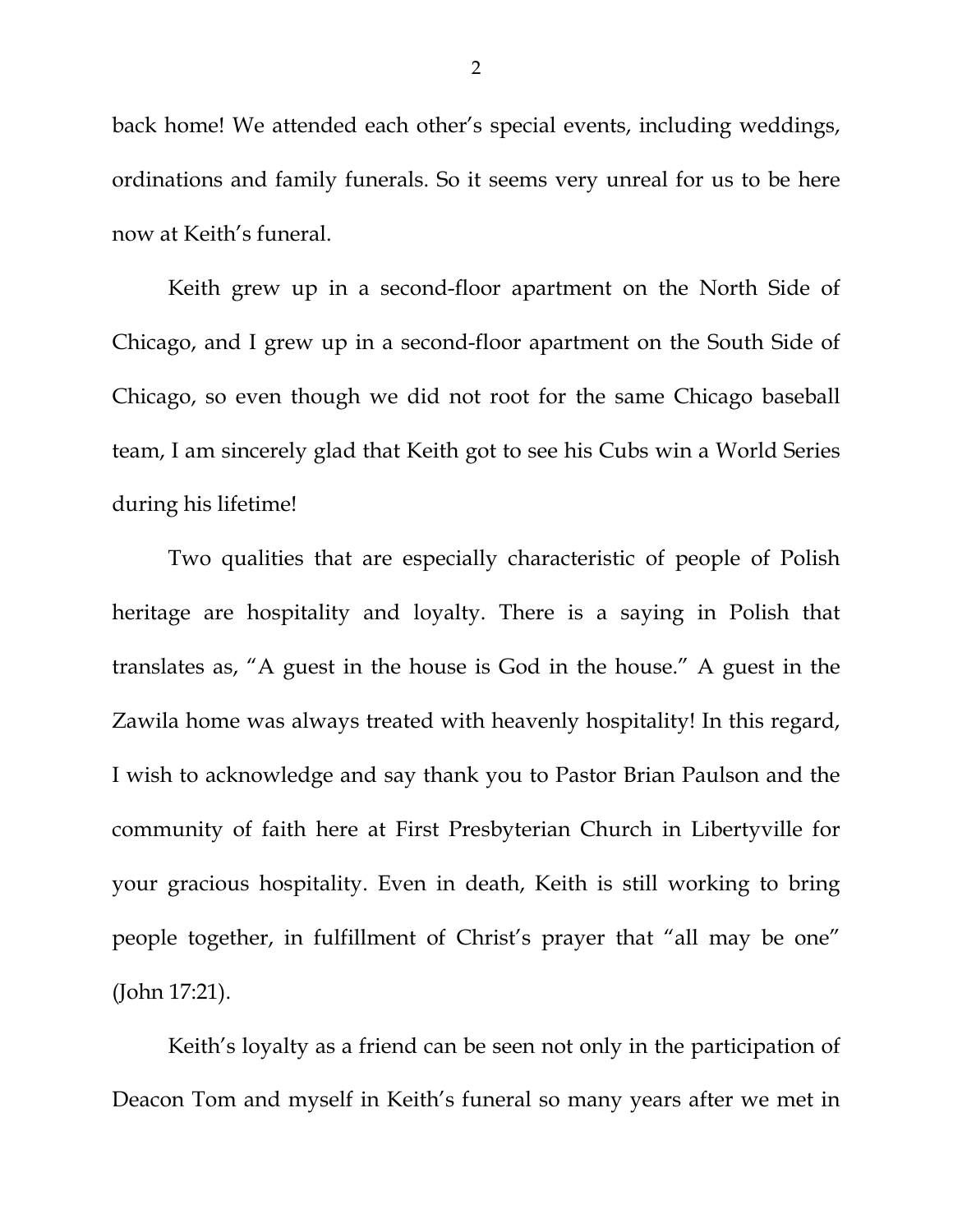college, but also by the presence of so many of his friends yesterday at the wake and here at his funeral today.

The primary purpose of a funeral liturgy is to commend the deceased to the mercy of God, and so we entrust Keith to our loving Savior. In our prayers we also to give thanks to God for the blessings of his life: the ways God blessed Keith, as well as the way Keith was a blessing to us. Keith was a real blessing to me when we were seniors in college and I tore the cartilage in my knee while playing goalie in a hockey game. This was in 1973, so I had to have knee surgery the old-fashioned way. Keith came with me to the admitting office at Resurrection Hospital. As I was getting ready to sign a stack of informed consent forms, Keith was looking over the papers when he suddenly said, "Hey Popo, isn't it your right knee that they're supposed to operate on?" I said, "Yes." To which Keith responded, "I think you want to get them to change this form: it says they're going to operate on your left knee!" Thanks, Keith, for your eagle eye and for being there when I needed you!

In the last few days of his life, many of us had the opportunity to talk with Keith one last time and share our gratitude and our love for each other. Sara says that she and Kevin were blessed to have such a special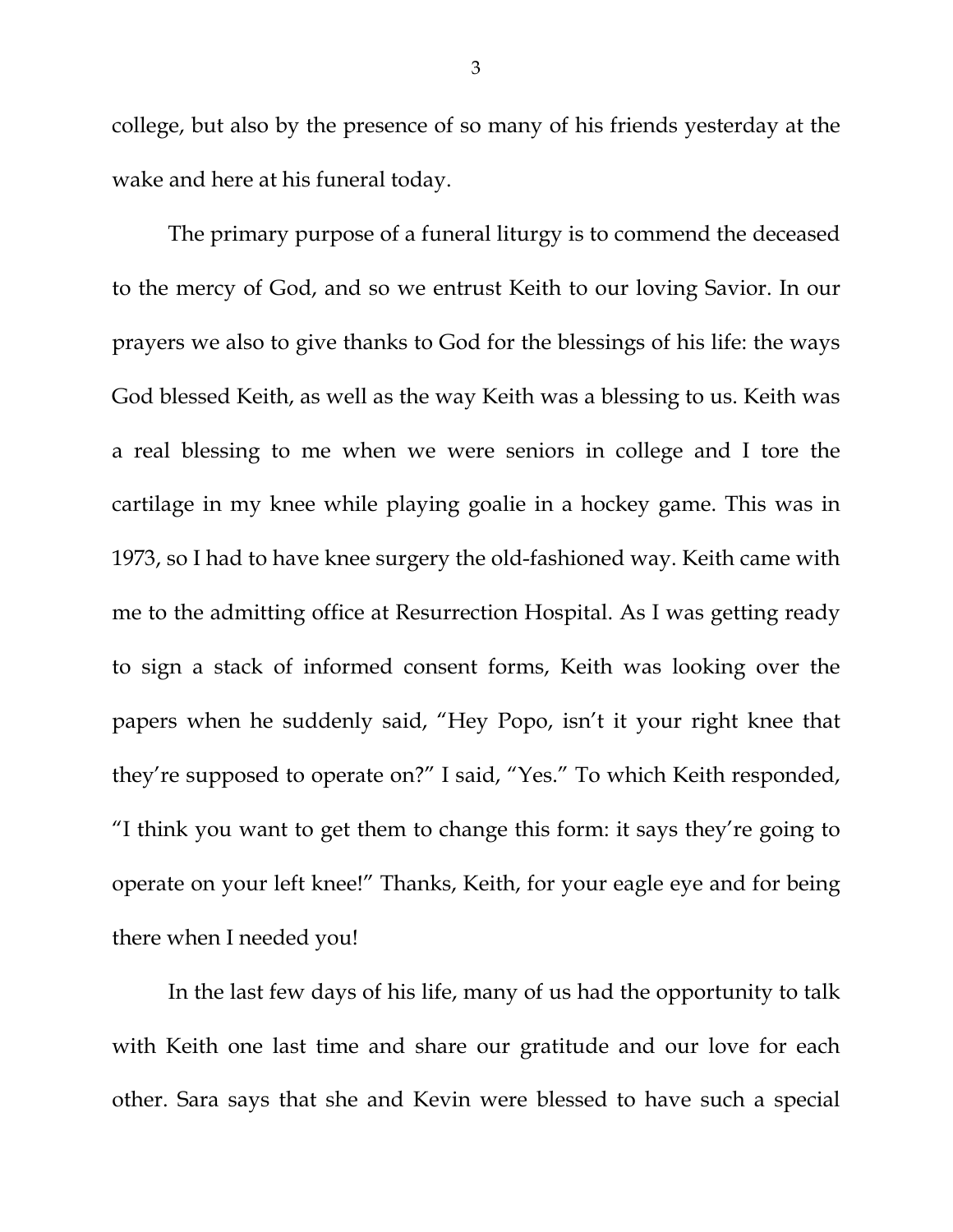time of sharing with Keith last weekend. After Keith and Kevin had a long talk and expressed their love and gratitude for each other, Keith concluded with some final words of advice to Kevin: "Remember to put gas in the lawn mower and gas with oil in the snow blower." It was vintage Keith, but his way of telling Kevin that he would now be the man of the house and he would have to take care of these things.

During the 1990's, it was my privilege to serve as Chancellor of the Archdiocese of Chicago when the late Cardinal Joseph Bernardin was the Archbishop. Cardinal Bernardin died twenty years ago today after his own struggle with cancer. In the last two months of his life, Cardinal Bernardin wrote a book called, *The Gift of Peace*, in which he shared his personal reflections and insights to help others dealing with terminal illness. He wrote of his diagnosis of pancreatic cancer and surgery, then the return of cancer, which spread to his liver, and his decision to discontinue chemotherapy and live his remaining days as fully as possible. Bernardin told his story openly and honestly, and shared the profound peace he found at the end of his life. He accepted his peace as a gift from God. Since their experiences were similar, Keith read *The Gift of Peace*, and through this book I believe he himself found peace.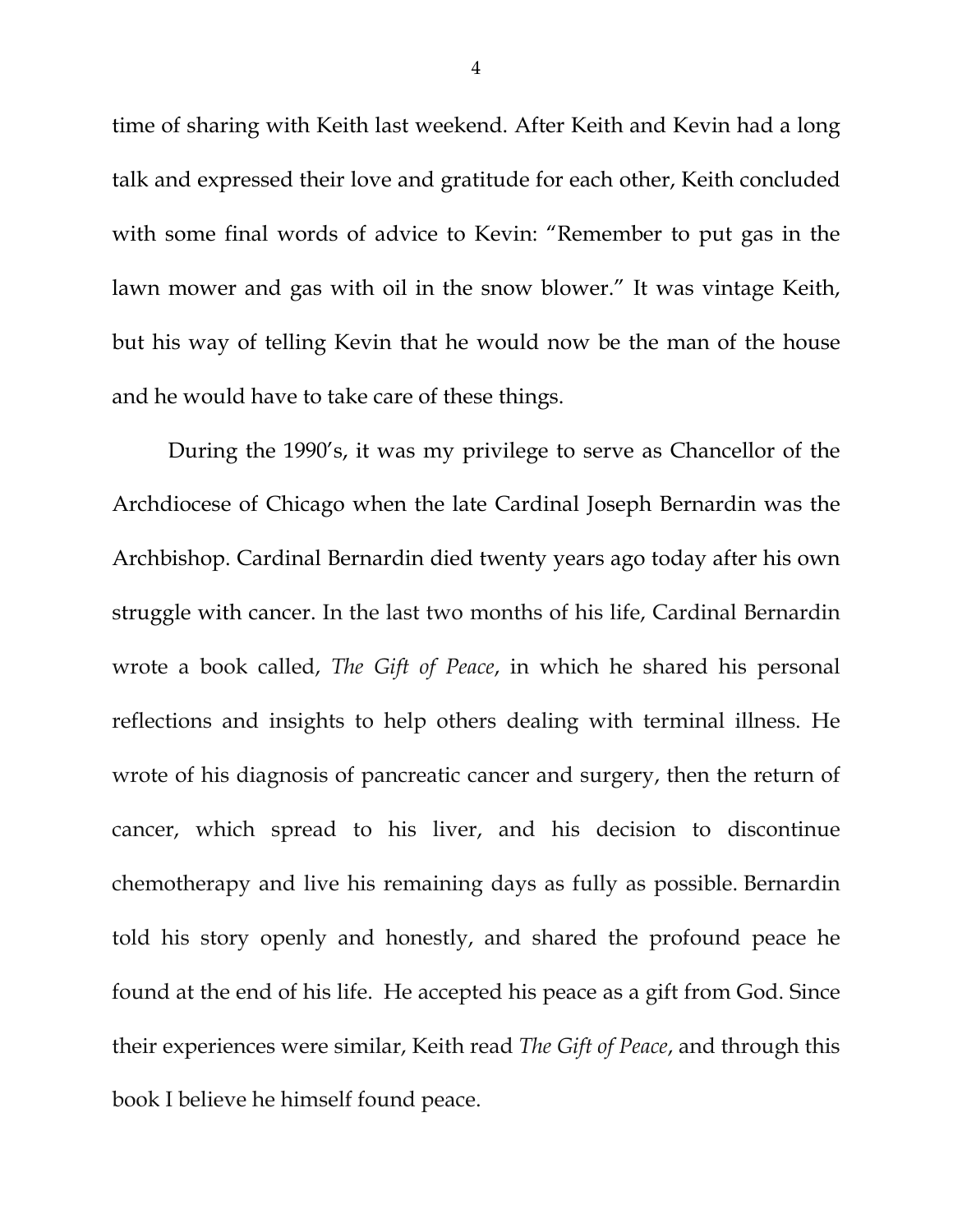Cardinal Bernardin concluded his book with these words:

As I conclude this book, I am both exhausted and exhilarated. Exhausted because the fatigue caused by the cancer is overwhelming. Exhilarated because I have finished a book that has been very important to me.

As I write these final words, my heart is filled with joy. I am at peace.

It is the first day of November, and fall is giving way to winter. Soon the trees will lose the vibrant colors of their leaves and snow will cover the ground. The earth will shut down, and people will race to and from their destinations bundled up for warmth. Chicago winters are harsh. It is a time of dying.

But we know that spring will soon come with all its new life and wonder.

It is quite clear that I will not be alive in the spring. But I will soon experience new life in a different way. Although I do not know what to expect in the afterlife, I do know that just as God has called me to serve him to the best of my ability throughout my life on earth, he is now calling me home.

Many people have asked me to tell them about heaven and the afterlife. I sometimes smile at the request because I do not know any more than they do. Yet, when one young man asked if I looked forward to being united with God and all those who have gone before me, I made a connection to something I said earlier in this book. The first time I traveled with my mother and sister to my parents' homeland of Tonadico di Primiero, in northern Italy, I felt as if I had been there before. After years of looking through my mother's photo albums, I knew the mountains, the land, the houses, the people. As soon as we entered the valley, I said, "My God, I know this place. I am home." Somehow I think crossing from this life into life eternal will be similar. I will be home.